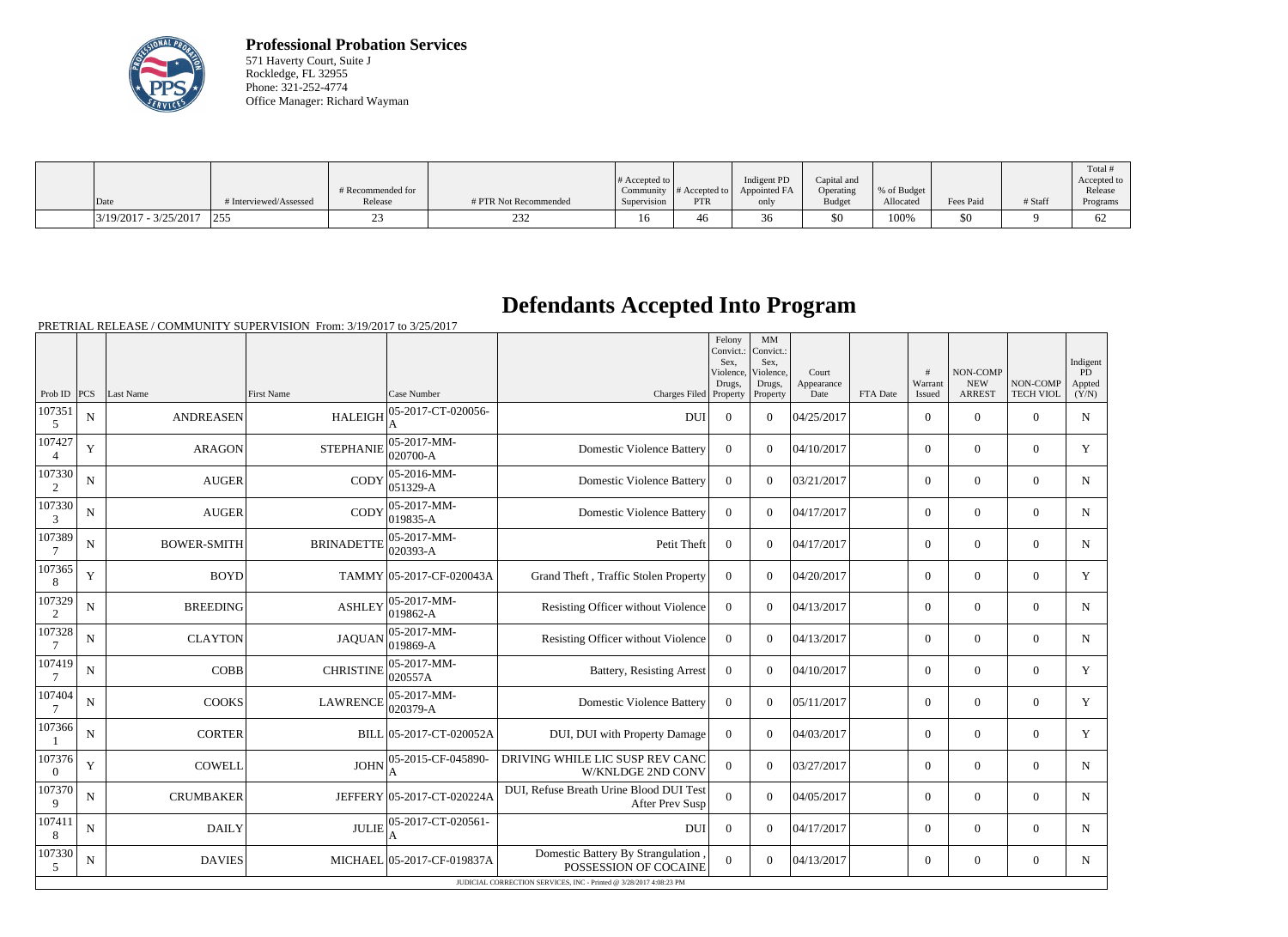## **Defendants Accepted Into Program**

| NON-COMP<br>Violence,<br>Violence,<br>Court<br><b>NEW</b><br>NON-COMP<br>Drugs,<br>Warrant<br>Drugs,<br>Appearance<br>PCS<br>Last Name<br>First Name<br>Case Number<br><b>ARREST</b><br><b>TECH VIOL</b><br>Charges Filed Property<br>Property<br>Date<br><b>FTA</b> Date<br>Issued<br>Prob ID<br>107403<br>Agg Aslt w/Dead Wpn wo Intent Kill Dom<br>$\mathbf Y$<br><b>DEGU</b><br>HELEN 05-2017-CF-020404A<br>04/25/2017<br>$\Omega$<br>$\Omega$<br>$\overline{0}$<br>$\theta$<br>$\overline{0}$<br>Viol, Domestic Violence Battery<br>3<br>107407<br>Agg Aslt w/Dead Wpn wo Intent Kill Dom<br>Y<br><b>DEGU</b><br>JOSEPH 05-2017-CF-020407A<br>$\theta$<br>04/25/2017<br>$\overline{0}$<br>$\overline{0}$<br>$\Omega$<br>$\overline{0}$<br>Viol, Domestic Violence Battery<br>DRIVING W/DL SUSP W/KNOW 3RD<br>107384<br>CONV, POSSESSION CONTROLLED<br>$\mathbf N$<br><b>DEMING</b><br>$\theta$<br>04/20/2017<br>$\overline{0}$<br>KEVIN 05-2017-CF-020204A<br>$\overline{0}$<br>$\theta$<br>$\Omega$<br>$\mathbf{Q}$<br>SUBSTANCE (2 CTS.), Possession of<br>Drug Paraphernalia<br>107331<br>05-2017-MM-<br><b>ANTHONY</b><br>$\mathbf N$<br><b>ELLIOT</b><br><b>Domestic Violence Battery</b><br>05/09/2017<br>$\overline{0}$<br>$\overline{0}$<br>$\overline{0}$<br>$\overline{0}$<br>$\Omega$<br>019839-A<br>2<br>107331<br>05-2017-MM-<br><b>DOMESTIC VIOLENCE BATTERY (2</b><br>${\bf N}$<br><b>GEORGE</b><br><b>ENGLISH</b><br>$\overline{0}$<br>$\boldsymbol{0}$<br>04/10/2017<br>$\boldsymbol{0}$<br>$\overline{0}$<br>$\overline{0}$<br>019840A<br>CTS.)<br>8<br>107330<br>05-2017-CF-019841-<br><b>CRAIG</b><br><b>EZELL</b><br>$\theta$<br>04/13/2017<br>N<br>Battery On Person 65 Or Older<br>$\Omega$<br>$\overline{0}$<br>$\overline{0}$<br>$\overline{0}$<br>6<br>107331<br>05-2017-MM-<br>${\bf N}$<br><b>FARRELL</b><br><b>Domestic Violence Battery</b><br>$\theta$<br>04/10/2017<br>$\boldsymbol{0}$<br>$\overline{0}$<br><b>DANIELLE</b><br>$\overline{0}$<br>$\overline{0}$<br>019856-A<br>107330<br>POSS MDMA, Possession of Drug<br><b>FELTY</b><br>JEREMY 05-2017-CF-019864A<br>04/13/2017<br>$\mathbf N$<br>$\overline{0}$<br>$\overline{0}$<br>$\overline{0}$<br>$\overline{0}$<br>$\overline{0}$<br>Paraphernalia<br>8<br>107360<br>05-2017-MM-<br>Violation of Injunc. For Protection Against<br>${\bf N}$<br><b>FLORES</b><br><b>MATTHEW</b><br>$\theta$<br>03/23/2017<br>$\overline{0}$<br>$\Omega$<br>$\boldsymbol{0}$<br>$\overline{0}$<br>$017385 - A$<br>Dom. Viol.<br>5<br>107331<br>05-2017-MM-<br><b>ELIZABETH</b><br><b>GENTRY</b><br><b>Domestic Violence Battery</b><br>04/10/2017<br>N<br>$\theta$<br>$\overline{0}$<br>$\overline{0}$<br>$\overline{0}$<br>$\Omega$<br>$019865 - A$<br>Introduction of Contraband into Detention<br>107366<br>$\mathbf N$<br><b>GOMEZ</b><br>JEREMY 05-2017-CF-020026A<br>$\overline{0}$<br>04/20/2017<br>$\overline{0}$<br>Facility, Petit Theft, Possession of Drug<br>$\overline{0}$<br>$\boldsymbol{0}$<br>$\overline{0}$<br>3<br>Paraphernalia<br>107401<br>Resisting Officer without Violence,<br>$05-2017-MM$ -<br><b>DELANO</b><br>${\bf N}$<br><b>GOODIN</b><br>05/02/2017<br>$\boldsymbol{0}$<br>$\overline{0}$<br>$\Omega$<br>$\theta$<br>$\overline{0}$<br>016414A<br><b>Domestic Violence Assault</b><br>107385<br>05-2017-MM-<br>Unlawful Poss Personal ID 4 or fewer,<br>$\mathbf Y$<br><b>GREEN</b><br>$\theta$<br>04/17/2017<br>$\overline{0}$<br><b>JILL</b><br>$\Omega$<br>$\boldsymbol{0}$<br>$\overline{0}$<br>020218A<br>Possession of Drug Paraphernalia<br>107351<br>$ 05-2017-MM-$<br>$\mathbf N$<br><b>ALICIA</b><br>04/03/2017<br><b>GROSS-JOHNSON</b><br><b>Domestic Violence Battery</b><br>$\boldsymbol{0}$<br>$\boldsymbol{0}$<br>$\boldsymbol{0}$<br>$\boldsymbol{0}$<br>$\overline{0}$<br>019908A<br>107417<br>${\bf N}$<br><b>GRUNTKOSKY</b><br>TOBY 05-2017-CT-020563A<br>DUI, Refusal to Sign or Accept Citation<br>$\boldsymbol{0}$<br>04/17/2017<br>$\boldsymbol{0}$<br>$\overline{0}$<br>$\overline{0}$<br>$\overline{0}$<br>107331<br>DUI, Refuse Breath Urine Blood DUI Test<br>${\bf N}$<br><b>HALLORAN</b><br>JAMES 05-2017-CT-019858A<br>$\boldsymbol{0}$<br>04/10/2017<br>$\overline{0}$<br>$\theta$<br>$\overline{0}$<br>$\overline{0}$<br>5<br><b>After Prev Susp</b><br>107331<br>05-2017-MM-<br>Possession of less than 20 grams of<br>${\bf N}$<br>RAYMONDO<br><b>HARRELL</b><br>$\mathbf{0}$<br>$\boldsymbol{0}$<br>04/17/2017<br>$\boldsymbol{0}$<br>$\overline{0}$<br>$\overline{0}$<br>$\boldsymbol{0}$<br>019866-A<br>Cannabis<br>107331<br>POSS HEROIN, POSSESSION OF DRUG<br><b>HICKS</b><br>${\bf N}$<br>RYAN 05-2017-CF-019843A<br>04/13/2017<br>$\overline{0}$<br>$\overline{0}$<br>$\overline{0}$<br>$\overline{0}$<br>$\overline{0}$<br>PARAPHERNALIA (6 CTS.)<br>6<br>107355<br>05-2017-CT-020040-<br>${\bf N}$<br><b>PRISHA</b><br>$\boldsymbol{0}$<br>04/25/2017<br>$\boldsymbol{0}$<br>$\overline{0}$<br>$\overline{0}$<br><b>HILLARD</b><br><b>DUI</b><br>$\overline{0}$<br>$\overline{0}$<br>107328<br>05-2017-CT-019873-<br><b>LAURENCE</b><br>$\mathbf N$<br><b>HOLMQUIST</b><br>$\boldsymbol{0}$<br>04/10/2017<br><b>DUI</b><br>$\boldsymbol{0}$<br>$\boldsymbol{0}$<br>$\overline{0}$<br>$\bf{0}$<br>5<br>Driving While License Susp/Cancel/Rev -<br>107426<br>1st Offense, Possession of less than 20<br>$ 05-2017-MM-$<br>$\mathbf Y$<br>04/10/2017<br><b>ISAACSON</b><br><b>LINDA</b><br>$\Omega$<br>$\boldsymbol{0}$<br>$\boldsymbol{0}$<br>$\boldsymbol{0}$<br>$\boldsymbol{0}$<br>020689A<br>grams of Cannabis, Possession of Drug<br>9 |  |  |               | Felony<br>Convict.:<br>Sex, | MM<br>Convict.:<br>Sex, |  |  | Indigent     |
|------------------------------------------------------------------------------------------------------------------------------------------------------------------------------------------------------------------------------------------------------------------------------------------------------------------------------------------------------------------------------------------------------------------------------------------------------------------------------------------------------------------------------------------------------------------------------------------------------------------------------------------------------------------------------------------------------------------------------------------------------------------------------------------------------------------------------------------------------------------------------------------------------------------------------------------------------------------------------------------------------------------------------------------------------------------------------------------------------------------------------------------------------------------------------------------------------------------------------------------------------------------------------------------------------------------------------------------------------------------------------------------------------------------------------------------------------------------------------------------------------------------------------------------------------------------------------------------------------------------------------------------------------------------------------------------------------------------------------------------------------------------------------------------------------------------------------------------------------------------------------------------------------------------------------------------------------------------------------------------------------------------------------------------------------------------------------------------------------------------------------------------------------------------------------------------------------------------------------------------------------------------------------------------------------------------------------------------------------------------------------------------------------------------------------------------------------------------------------------------------------------------------------------------------------------------------------------------------------------------------------------------------------------------------------------------------------------------------------------------------------------------------------------------------------------------------------------------------------------------------------------------------------------------------------------------------------------------------------------------------------------------------------------------------------------------------------------------------------------------------------------------------------------------------------------------------------------------------------------------------------------------------------------------------------------------------------------------------------------------------------------------------------------------------------------------------------------------------------------------------------------------------------------------------------------------------------------------------------------------------------------------------------------------------------------------------------------------------------------------------------------------------------------------------------------------------------------------------------------------------------------------------------------------------------------------------------------------------------------------------------------------------------------------------------------------------------------------------------------------------------------------------------------------------------------------------------------------------------------------------------------------------------------------------------------------------------------------------------------------------------------------------------------------------------------------------------------------------------------------------------------------------------------------------------------------------------------------------------------------------------------------------------------------------------------------------------------------------------------------------------------------------------------------------------------------------------------------------------------------------------------------------------------------------------------------------------------------------------------------------------------------------------------------------------------------------------------------------------------------------------------------------------------------------------------------------------------------------------------------------------------------------------------------------------------------------------------------------------------------------------------------------------------------------------------------------------------------------------------------------------------------------------------------------------------------------------------------------------|--|--|---------------|-----------------------------|-------------------------|--|--|--------------|
|                                                                                                                                                                                                                                                                                                                                                                                                                                                                                                                                                                                                                                                                                                                                                                                                                                                                                                                                                                                                                                                                                                                                                                                                                                                                                                                                                                                                                                                                                                                                                                                                                                                                                                                                                                                                                                                                                                                                                                                                                                                                                                                                                                                                                                                                                                                                                                                                                                                                                                                                                                                                                                                                                                                                                                                                                                                                                                                                                                                                                                                                                                                                                                                                                                                                                                                                                                                                                                                                                                                                                                                                                                                                                                                                                                                                                                                                                                                                                                                                                                                                                                                                                                                                                                                                                                                                                                                                                                                                                                                                                                                                                                                                                                                                                                                                                                                                                                                                                                                                                                                                                                                                                                                                                                                                                                                                                                                                                                                                                                                                                                                                      |  |  |               |                             |                         |  |  | PD<br>Appted |
|                                                                                                                                                                                                                                                                                                                                                                                                                                                                                                                                                                                                                                                                                                                                                                                                                                                                                                                                                                                                                                                                                                                                                                                                                                                                                                                                                                                                                                                                                                                                                                                                                                                                                                                                                                                                                                                                                                                                                                                                                                                                                                                                                                                                                                                                                                                                                                                                                                                                                                                                                                                                                                                                                                                                                                                                                                                                                                                                                                                                                                                                                                                                                                                                                                                                                                                                                                                                                                                                                                                                                                                                                                                                                                                                                                                                                                                                                                                                                                                                                                                                                                                                                                                                                                                                                                                                                                                                                                                                                                                                                                                                                                                                                                                                                                                                                                                                                                                                                                                                                                                                                                                                                                                                                                                                                                                                                                                                                                                                                                                                                                                                      |  |  |               |                             |                         |  |  | (Y/N)        |
|                                                                                                                                                                                                                                                                                                                                                                                                                                                                                                                                                                                                                                                                                                                                                                                                                                                                                                                                                                                                                                                                                                                                                                                                                                                                                                                                                                                                                                                                                                                                                                                                                                                                                                                                                                                                                                                                                                                                                                                                                                                                                                                                                                                                                                                                                                                                                                                                                                                                                                                                                                                                                                                                                                                                                                                                                                                                                                                                                                                                                                                                                                                                                                                                                                                                                                                                                                                                                                                                                                                                                                                                                                                                                                                                                                                                                                                                                                                                                                                                                                                                                                                                                                                                                                                                                                                                                                                                                                                                                                                                                                                                                                                                                                                                                                                                                                                                                                                                                                                                                                                                                                                                                                                                                                                                                                                                                                                                                                                                                                                                                                                                      |  |  |               |                             |                         |  |  | Y            |
|                                                                                                                                                                                                                                                                                                                                                                                                                                                                                                                                                                                                                                                                                                                                                                                                                                                                                                                                                                                                                                                                                                                                                                                                                                                                                                                                                                                                                                                                                                                                                                                                                                                                                                                                                                                                                                                                                                                                                                                                                                                                                                                                                                                                                                                                                                                                                                                                                                                                                                                                                                                                                                                                                                                                                                                                                                                                                                                                                                                                                                                                                                                                                                                                                                                                                                                                                                                                                                                                                                                                                                                                                                                                                                                                                                                                                                                                                                                                                                                                                                                                                                                                                                                                                                                                                                                                                                                                                                                                                                                                                                                                                                                                                                                                                                                                                                                                                                                                                                                                                                                                                                                                                                                                                                                                                                                                                                                                                                                                                                                                                                                                      |  |  |               |                             |                         |  |  | Y            |
|                                                                                                                                                                                                                                                                                                                                                                                                                                                                                                                                                                                                                                                                                                                                                                                                                                                                                                                                                                                                                                                                                                                                                                                                                                                                                                                                                                                                                                                                                                                                                                                                                                                                                                                                                                                                                                                                                                                                                                                                                                                                                                                                                                                                                                                                                                                                                                                                                                                                                                                                                                                                                                                                                                                                                                                                                                                                                                                                                                                                                                                                                                                                                                                                                                                                                                                                                                                                                                                                                                                                                                                                                                                                                                                                                                                                                                                                                                                                                                                                                                                                                                                                                                                                                                                                                                                                                                                                                                                                                                                                                                                                                                                                                                                                                                                                                                                                                                                                                                                                                                                                                                                                                                                                                                                                                                                                                                                                                                                                                                                                                                                                      |  |  |               |                             |                         |  |  | N            |
|                                                                                                                                                                                                                                                                                                                                                                                                                                                                                                                                                                                                                                                                                                                                                                                                                                                                                                                                                                                                                                                                                                                                                                                                                                                                                                                                                                                                                                                                                                                                                                                                                                                                                                                                                                                                                                                                                                                                                                                                                                                                                                                                                                                                                                                                                                                                                                                                                                                                                                                                                                                                                                                                                                                                                                                                                                                                                                                                                                                                                                                                                                                                                                                                                                                                                                                                                                                                                                                                                                                                                                                                                                                                                                                                                                                                                                                                                                                                                                                                                                                                                                                                                                                                                                                                                                                                                                                                                                                                                                                                                                                                                                                                                                                                                                                                                                                                                                                                                                                                                                                                                                                                                                                                                                                                                                                                                                                                                                                                                                                                                                                                      |  |  |               |                             |                         |  |  | N            |
|                                                                                                                                                                                                                                                                                                                                                                                                                                                                                                                                                                                                                                                                                                                                                                                                                                                                                                                                                                                                                                                                                                                                                                                                                                                                                                                                                                                                                                                                                                                                                                                                                                                                                                                                                                                                                                                                                                                                                                                                                                                                                                                                                                                                                                                                                                                                                                                                                                                                                                                                                                                                                                                                                                                                                                                                                                                                                                                                                                                                                                                                                                                                                                                                                                                                                                                                                                                                                                                                                                                                                                                                                                                                                                                                                                                                                                                                                                                                                                                                                                                                                                                                                                                                                                                                                                                                                                                                                                                                                                                                                                                                                                                                                                                                                                                                                                                                                                                                                                                                                                                                                                                                                                                                                                                                                                                                                                                                                                                                                                                                                                                                      |  |  |               |                             |                         |  |  | N            |
|                                                                                                                                                                                                                                                                                                                                                                                                                                                                                                                                                                                                                                                                                                                                                                                                                                                                                                                                                                                                                                                                                                                                                                                                                                                                                                                                                                                                                                                                                                                                                                                                                                                                                                                                                                                                                                                                                                                                                                                                                                                                                                                                                                                                                                                                                                                                                                                                                                                                                                                                                                                                                                                                                                                                                                                                                                                                                                                                                                                                                                                                                                                                                                                                                                                                                                                                                                                                                                                                                                                                                                                                                                                                                                                                                                                                                                                                                                                                                                                                                                                                                                                                                                                                                                                                                                                                                                                                                                                                                                                                                                                                                                                                                                                                                                                                                                                                                                                                                                                                                                                                                                                                                                                                                                                                                                                                                                                                                                                                                                                                                                                                      |  |  |               |                             |                         |  |  | Y            |
|                                                                                                                                                                                                                                                                                                                                                                                                                                                                                                                                                                                                                                                                                                                                                                                                                                                                                                                                                                                                                                                                                                                                                                                                                                                                                                                                                                                                                                                                                                                                                                                                                                                                                                                                                                                                                                                                                                                                                                                                                                                                                                                                                                                                                                                                                                                                                                                                                                                                                                                                                                                                                                                                                                                                                                                                                                                                                                                                                                                                                                                                                                                                                                                                                                                                                                                                                                                                                                                                                                                                                                                                                                                                                                                                                                                                                                                                                                                                                                                                                                                                                                                                                                                                                                                                                                                                                                                                                                                                                                                                                                                                                                                                                                                                                                                                                                                                                                                                                                                                                                                                                                                                                                                                                                                                                                                                                                                                                                                                                                                                                                                                      |  |  |               |                             |                         |  |  | Y            |
|                                                                                                                                                                                                                                                                                                                                                                                                                                                                                                                                                                                                                                                                                                                                                                                                                                                                                                                                                                                                                                                                                                                                                                                                                                                                                                                                                                                                                                                                                                                                                                                                                                                                                                                                                                                                                                                                                                                                                                                                                                                                                                                                                                                                                                                                                                                                                                                                                                                                                                                                                                                                                                                                                                                                                                                                                                                                                                                                                                                                                                                                                                                                                                                                                                                                                                                                                                                                                                                                                                                                                                                                                                                                                                                                                                                                                                                                                                                                                                                                                                                                                                                                                                                                                                                                                                                                                                                                                                                                                                                                                                                                                                                                                                                                                                                                                                                                                                                                                                                                                                                                                                                                                                                                                                                                                                                                                                                                                                                                                                                                                                                                      |  |  |               |                             |                         |  |  | Y            |
|                                                                                                                                                                                                                                                                                                                                                                                                                                                                                                                                                                                                                                                                                                                                                                                                                                                                                                                                                                                                                                                                                                                                                                                                                                                                                                                                                                                                                                                                                                                                                                                                                                                                                                                                                                                                                                                                                                                                                                                                                                                                                                                                                                                                                                                                                                                                                                                                                                                                                                                                                                                                                                                                                                                                                                                                                                                                                                                                                                                                                                                                                                                                                                                                                                                                                                                                                                                                                                                                                                                                                                                                                                                                                                                                                                                                                                                                                                                                                                                                                                                                                                                                                                                                                                                                                                                                                                                                                                                                                                                                                                                                                                                                                                                                                                                                                                                                                                                                                                                                                                                                                                                                                                                                                                                                                                                                                                                                                                                                                                                                                                                                      |  |  |               |                             |                         |  |  | Y            |
|                                                                                                                                                                                                                                                                                                                                                                                                                                                                                                                                                                                                                                                                                                                                                                                                                                                                                                                                                                                                                                                                                                                                                                                                                                                                                                                                                                                                                                                                                                                                                                                                                                                                                                                                                                                                                                                                                                                                                                                                                                                                                                                                                                                                                                                                                                                                                                                                                                                                                                                                                                                                                                                                                                                                                                                                                                                                                                                                                                                                                                                                                                                                                                                                                                                                                                                                                                                                                                                                                                                                                                                                                                                                                                                                                                                                                                                                                                                                                                                                                                                                                                                                                                                                                                                                                                                                                                                                                                                                                                                                                                                                                                                                                                                                                                                                                                                                                                                                                                                                                                                                                                                                                                                                                                                                                                                                                                                                                                                                                                                                                                                                      |  |  |               |                             |                         |  |  | Y            |
|                                                                                                                                                                                                                                                                                                                                                                                                                                                                                                                                                                                                                                                                                                                                                                                                                                                                                                                                                                                                                                                                                                                                                                                                                                                                                                                                                                                                                                                                                                                                                                                                                                                                                                                                                                                                                                                                                                                                                                                                                                                                                                                                                                                                                                                                                                                                                                                                                                                                                                                                                                                                                                                                                                                                                                                                                                                                                                                                                                                                                                                                                                                                                                                                                                                                                                                                                                                                                                                                                                                                                                                                                                                                                                                                                                                                                                                                                                                                                                                                                                                                                                                                                                                                                                                                                                                                                                                                                                                                                                                                                                                                                                                                                                                                                                                                                                                                                                                                                                                                                                                                                                                                                                                                                                                                                                                                                                                                                                                                                                                                                                                                      |  |  |               |                             |                         |  |  | Y            |
|                                                                                                                                                                                                                                                                                                                                                                                                                                                                                                                                                                                                                                                                                                                                                                                                                                                                                                                                                                                                                                                                                                                                                                                                                                                                                                                                                                                                                                                                                                                                                                                                                                                                                                                                                                                                                                                                                                                                                                                                                                                                                                                                                                                                                                                                                                                                                                                                                                                                                                                                                                                                                                                                                                                                                                                                                                                                                                                                                                                                                                                                                                                                                                                                                                                                                                                                                                                                                                                                                                                                                                                                                                                                                                                                                                                                                                                                                                                                                                                                                                                                                                                                                                                                                                                                                                                                                                                                                                                                                                                                                                                                                                                                                                                                                                                                                                                                                                                                                                                                                                                                                                                                                                                                                                                                                                                                                                                                                                                                                                                                                                                                      |  |  |               |                             |                         |  |  | Y            |
|                                                                                                                                                                                                                                                                                                                                                                                                                                                                                                                                                                                                                                                                                                                                                                                                                                                                                                                                                                                                                                                                                                                                                                                                                                                                                                                                                                                                                                                                                                                                                                                                                                                                                                                                                                                                                                                                                                                                                                                                                                                                                                                                                                                                                                                                                                                                                                                                                                                                                                                                                                                                                                                                                                                                                                                                                                                                                                                                                                                                                                                                                                                                                                                                                                                                                                                                                                                                                                                                                                                                                                                                                                                                                                                                                                                                                                                                                                                                                                                                                                                                                                                                                                                                                                                                                                                                                                                                                                                                                                                                                                                                                                                                                                                                                                                                                                                                                                                                                                                                                                                                                                                                                                                                                                                                                                                                                                                                                                                                                                                                                                                                      |  |  |               |                             |                         |  |  | Y            |
|                                                                                                                                                                                                                                                                                                                                                                                                                                                                                                                                                                                                                                                                                                                                                                                                                                                                                                                                                                                                                                                                                                                                                                                                                                                                                                                                                                                                                                                                                                                                                                                                                                                                                                                                                                                                                                                                                                                                                                                                                                                                                                                                                                                                                                                                                                                                                                                                                                                                                                                                                                                                                                                                                                                                                                                                                                                                                                                                                                                                                                                                                                                                                                                                                                                                                                                                                                                                                                                                                                                                                                                                                                                                                                                                                                                                                                                                                                                                                                                                                                                                                                                                                                                                                                                                                                                                                                                                                                                                                                                                                                                                                                                                                                                                                                                                                                                                                                                                                                                                                                                                                                                                                                                                                                                                                                                                                                                                                                                                                                                                                                                                      |  |  |               |                             |                         |  |  | Y            |
|                                                                                                                                                                                                                                                                                                                                                                                                                                                                                                                                                                                                                                                                                                                                                                                                                                                                                                                                                                                                                                                                                                                                                                                                                                                                                                                                                                                                                                                                                                                                                                                                                                                                                                                                                                                                                                                                                                                                                                                                                                                                                                                                                                                                                                                                                                                                                                                                                                                                                                                                                                                                                                                                                                                                                                                                                                                                                                                                                                                                                                                                                                                                                                                                                                                                                                                                                                                                                                                                                                                                                                                                                                                                                                                                                                                                                                                                                                                                                                                                                                                                                                                                                                                                                                                                                                                                                                                                                                                                                                                                                                                                                                                                                                                                                                                                                                                                                                                                                                                                                                                                                                                                                                                                                                                                                                                                                                                                                                                                                                                                                                                                      |  |  |               |                             |                         |  |  | N            |
|                                                                                                                                                                                                                                                                                                                                                                                                                                                                                                                                                                                                                                                                                                                                                                                                                                                                                                                                                                                                                                                                                                                                                                                                                                                                                                                                                                                                                                                                                                                                                                                                                                                                                                                                                                                                                                                                                                                                                                                                                                                                                                                                                                                                                                                                                                                                                                                                                                                                                                                                                                                                                                                                                                                                                                                                                                                                                                                                                                                                                                                                                                                                                                                                                                                                                                                                                                                                                                                                                                                                                                                                                                                                                                                                                                                                                                                                                                                                                                                                                                                                                                                                                                                                                                                                                                                                                                                                                                                                                                                                                                                                                                                                                                                                                                                                                                                                                                                                                                                                                                                                                                                                                                                                                                                                                                                                                                                                                                                                                                                                                                                                      |  |  |               |                             |                         |  |  | Y            |
|                                                                                                                                                                                                                                                                                                                                                                                                                                                                                                                                                                                                                                                                                                                                                                                                                                                                                                                                                                                                                                                                                                                                                                                                                                                                                                                                                                                                                                                                                                                                                                                                                                                                                                                                                                                                                                                                                                                                                                                                                                                                                                                                                                                                                                                                                                                                                                                                                                                                                                                                                                                                                                                                                                                                                                                                                                                                                                                                                                                                                                                                                                                                                                                                                                                                                                                                                                                                                                                                                                                                                                                                                                                                                                                                                                                                                                                                                                                                                                                                                                                                                                                                                                                                                                                                                                                                                                                                                                                                                                                                                                                                                                                                                                                                                                                                                                                                                                                                                                                                                                                                                                                                                                                                                                                                                                                                                                                                                                                                                                                                                                                                      |  |  |               |                             |                         |  |  | Y            |
|                                                                                                                                                                                                                                                                                                                                                                                                                                                                                                                                                                                                                                                                                                                                                                                                                                                                                                                                                                                                                                                                                                                                                                                                                                                                                                                                                                                                                                                                                                                                                                                                                                                                                                                                                                                                                                                                                                                                                                                                                                                                                                                                                                                                                                                                                                                                                                                                                                                                                                                                                                                                                                                                                                                                                                                                                                                                                                                                                                                                                                                                                                                                                                                                                                                                                                                                                                                                                                                                                                                                                                                                                                                                                                                                                                                                                                                                                                                                                                                                                                                                                                                                                                                                                                                                                                                                                                                                                                                                                                                                                                                                                                                                                                                                                                                                                                                                                                                                                                                                                                                                                                                                                                                                                                                                                                                                                                                                                                                                                                                                                                                                      |  |  |               |                             |                         |  |  | Y            |
|                                                                                                                                                                                                                                                                                                                                                                                                                                                                                                                                                                                                                                                                                                                                                                                                                                                                                                                                                                                                                                                                                                                                                                                                                                                                                                                                                                                                                                                                                                                                                                                                                                                                                                                                                                                                                                                                                                                                                                                                                                                                                                                                                                                                                                                                                                                                                                                                                                                                                                                                                                                                                                                                                                                                                                                                                                                                                                                                                                                                                                                                                                                                                                                                                                                                                                                                                                                                                                                                                                                                                                                                                                                                                                                                                                                                                                                                                                                                                                                                                                                                                                                                                                                                                                                                                                                                                                                                                                                                                                                                                                                                                                                                                                                                                                                                                                                                                                                                                                                                                                                                                                                                                                                                                                                                                                                                                                                                                                                                                                                                                                                                      |  |  |               |                             |                         |  |  | N            |
|                                                                                                                                                                                                                                                                                                                                                                                                                                                                                                                                                                                                                                                                                                                                                                                                                                                                                                                                                                                                                                                                                                                                                                                                                                                                                                                                                                                                                                                                                                                                                                                                                                                                                                                                                                                                                                                                                                                                                                                                                                                                                                                                                                                                                                                                                                                                                                                                                                                                                                                                                                                                                                                                                                                                                                                                                                                                                                                                                                                                                                                                                                                                                                                                                                                                                                                                                                                                                                                                                                                                                                                                                                                                                                                                                                                                                                                                                                                                                                                                                                                                                                                                                                                                                                                                                                                                                                                                                                                                                                                                                                                                                                                                                                                                                                                                                                                                                                                                                                                                                                                                                                                                                                                                                                                                                                                                                                                                                                                                                                                                                                                                      |  |  |               |                             |                         |  |  | N            |
| JUDICIAL CORRECTION SERVICES, INC - Printed @ 3/28/2017 4:08:23 PM                                                                                                                                                                                                                                                                                                                                                                                                                                                                                                                                                                                                                                                                                                                                                                                                                                                                                                                                                                                                                                                                                                                                                                                                                                                                                                                                                                                                                                                                                                                                                                                                                                                                                                                                                                                                                                                                                                                                                                                                                                                                                                                                                                                                                                                                                                                                                                                                                                                                                                                                                                                                                                                                                                                                                                                                                                                                                                                                                                                                                                                                                                                                                                                                                                                                                                                                                                                                                                                                                                                                                                                                                                                                                                                                                                                                                                                                                                                                                                                                                                                                                                                                                                                                                                                                                                                                                                                                                                                                                                                                                                                                                                                                                                                                                                                                                                                                                                                                                                                                                                                                                                                                                                                                                                                                                                                                                                                                                                                                                                                                   |  |  | Paraphernalia |                             |                         |  |  | Y            |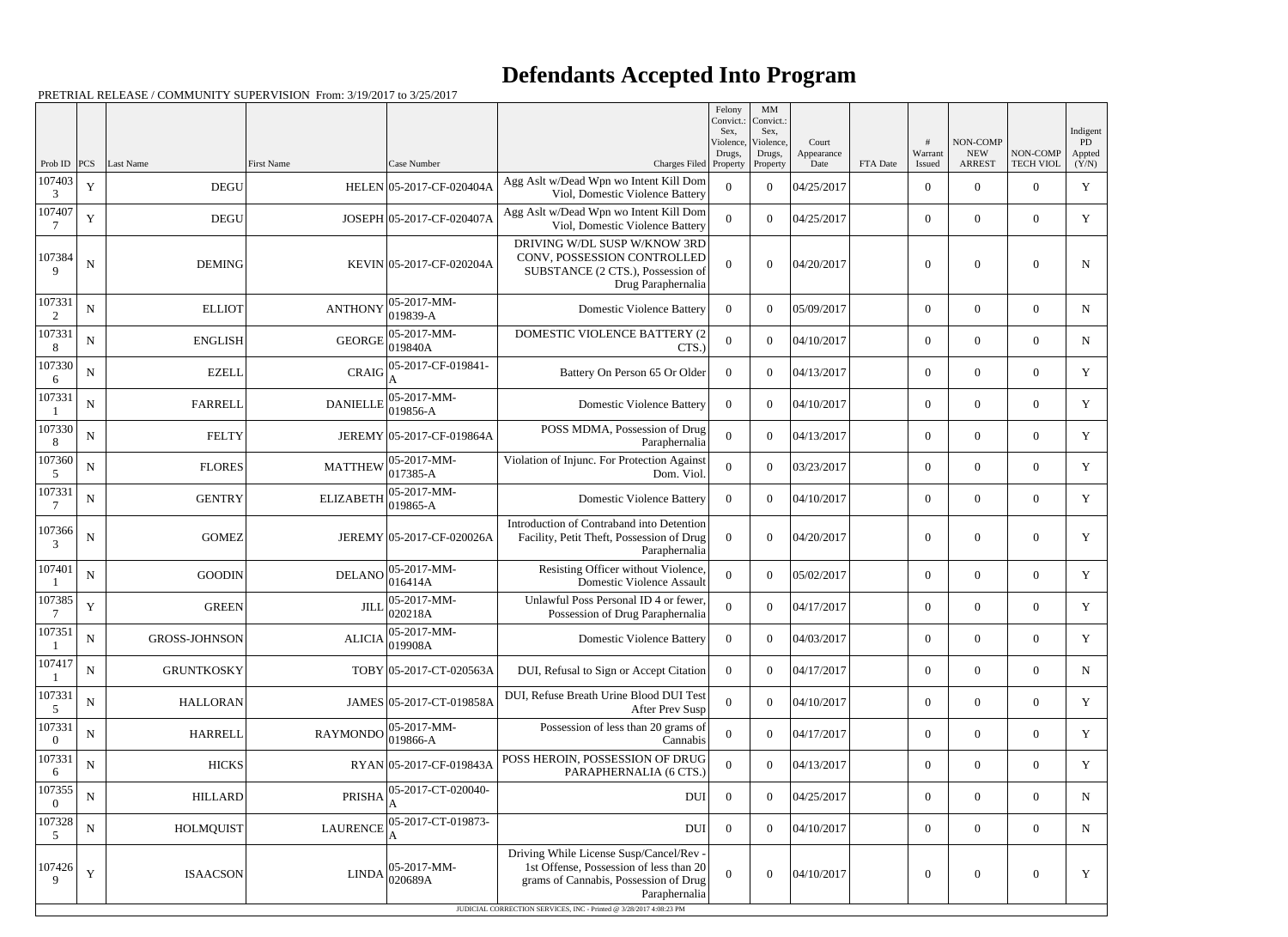## **Defendants Accepted Into Program**

|                           |             |                            |                   |                                          |                                                                                                                    | Felony<br>Convict.:<br>Sex. | MM<br>Convict.:<br>Sex, |                     |          |                          |                           |                              | Indigent             |
|---------------------------|-------------|----------------------------|-------------------|------------------------------------------|--------------------------------------------------------------------------------------------------------------------|-----------------------------|-------------------------|---------------------|----------|--------------------------|---------------------------|------------------------------|----------------------|
|                           |             |                            |                   |                                          |                                                                                                                    | Violence,<br>Drugs,         | Violence,<br>Drugs,     | Court<br>Appearance |          | Warrant                  | NON-COMP<br><b>NEW</b>    | NON-COMP                     | PD<br>Appted         |
| Prob ID $ PCS $<br>107383 | $\mathbf Y$ | Last Name<br><b>JERVIS</b> | First Name        | Case Number<br>JEREMY 05-2017-CF-016668A | Charges Filed Property<br>Reckless Driving, Driving While License                                                  | $\theta$                    | Property<br>$\Omega$    | Date<br>04/04/2017  | FTA Date | Issued<br>$\overline{0}$ | <b>ARREST</b><br>$\theta$ | <b>TECH VIOL</b><br>$\theta$ | (Y/N)<br>$\mathbf Y$ |
| 3<br>107427               |             |                            |                   | 05-2017-MM-                              | Suspended Revoked Cancel w/Knowledge                                                                               |                             |                         |                     |          |                          |                           |                              |                      |
|                           | $\mathbf Y$ | <b>KLARSTROM</b>           | <b>KAREN</b>      | 020701-A                                 | <b>Domestic Violence Battery</b>                                                                                   | $\overline{0}$              | $\Omega$                | 04/10/2017          |          | $\overline{0}$           | $\theta$                  | $\overline{0}$               | Y                    |
| 107360<br>6               | ${\bf N}$   | <b>MACE</b>                |                   | BREANNA 05-2017-CF-016416A               | Robbery by Sudden Snatching without<br>Firearm Weapon, Neglect of an Elderly<br>Person                             | $\boldsymbol{0}$            | $\theta$                | 04/20/2017          |          | $\overline{0}$           | $\theta$                  | $\overline{0}$               | Y                    |
| 107331                    | ${\bf N}$   | <b>MARLEY</b>              | <b>MEGHAN</b>     | 05-2017-MM-<br>019874A                   | POSS PARAPHERNALIA (11 CTS.),<br>Resisting Officer without Violence                                                | $\overline{0}$              | $\Omega$                | 04/17/2017          |          | $\overline{0}$           | $\overline{0}$            | $\overline{0}$               | $\mathbf Y$          |
| 107351<br>2               | ${\bf N}$   | <b>MCNEIL</b>              | <b>AYESHA</b>     | 05-2017-MM-<br>019889-A                  | <b>Domestic Violence Battery</b>                                                                                   | $\overline{0}$              | $\theta$                | 04/17/2017          |          | $\overline{0}$           | $\overline{0}$            | $\overline{0}$               | Y                    |
| 107426<br>2               | ${\bf N}$   | <b>MELTON</b>              | <b>RENEE</b>      | 05-2017-CT-020747-                       | <b>DUI</b>                                                                                                         | $\overline{0}$              | $\Omega$                | 04/17/2017          |          | $\overline{0}$           | $\overline{0}$            | $\overline{0}$               | $\mathbf N$          |
| 107408<br>$\Omega$        | Y           | <b>MEVERDEN</b>            | <b>AMANDA</b>     | 05-2017-CF-020390-                       | Felony Child Abuse                                                                                                 | $\overline{0}$              | $\theta$                | 04/25/2017          |          | $\overline{0}$           | $\overline{0}$            | $\overline{0}$               | Y                    |
| 107388<br>5               | ${\bf N}$   | <b>MULLER</b>              | <b>DEAN</b>       | 05-2017-MM-<br>020392A                   | Possession of less than 20 grams of<br>Cannabis, Possession of Drug<br>Paraphernalia                               | $\overline{0}$              | $\theta$                | 04/17/2017          |          | $\overline{0}$           | $\overline{0}$            | $\overline{0}$               | $\mathbf N$          |
| 107349<br>8               | ${\bf N}$   | <b>MURPHY</b>              | <b>RHETT</b>      | 05-2017-CF-019903-                       | HIRING W/I TO DEFRAUD                                                                                              | $\Omega$                    | $\theta$                | 04/20/2017          |          | $\overline{0}$           | $\overline{0}$            | $\overline{0}$               | $\mathbf N$          |
| 107331<br>9               | ${\bf N}$   | <b>NAPOLILLO</b>           | <b>SCOTT</b>      | 05-2017-MM-<br>019871A                   | Assault on Law Officer or Firefighter,<br>Disorderly Intoxication, Resisting Officer<br>without Violence           | $\overline{0}$              | $\theta$                | 04/10/2017          |          | $\overline{0}$           | $\overline{0}$            | $\overline{0}$               | Y                    |
| 107375<br>4               | $\mathbf Y$ | NEUMAN DUFFIELD            |                   | CYNTHIA 05-2016-CF-047866A               | Possession of Controlled Substance                                                                                 | $\overline{0}$              | $\theta$                | 03/27/2017          |          | $\overline{0}$           | $\overline{0}$            | $\overline{0}$               | ${\bf N}$            |
| 107427<br>6               | $\mathbf Y$ | <b>OWENS</b>               | <b>ALEXANDRIA</b> | 05-2017-MM-<br>020693A                   | Petit Theft, Resisting Officer without<br>Violence                                                                 | $\overline{0}$              | $\mathbf{0}$            | 04/10/2017          |          | $\overline{0}$           | $\overline{0}$            | $\overline{0}$               | Y                    |
| 107406<br>4               | $\mathbf Y$ | <b>PARSONS</b>             | <b>CODY</b>       | 05-2016-CF-024553-                       | VOP:LV SCENE OF CRASH RESULT IN<br><b>INJ</b>                                                                      | $\overline{0}$              | $\Omega$                | 05/03/2017          |          | $\boldsymbol{0}$         | $\boldsymbol{0}$          | $\overline{0}$               | N                    |
| 107331<br>3               | ${\bf N}$   | QUINTANA                   |                   |                                          | POSS CONTROLLED SUBSTANCE (6)<br>ANGELA 05-2017-CF-019848A CTS.), POSS HEROIN, Possession of Drug<br>Paraphernalia | $\overline{0}$              | $\overline{0}$          | 04/20/2017          |          | $\boldsymbol{0}$         | $\boldsymbol{0}$          | $\mathbf{0}$                 | Y                    |
| 107427<br>3               | $\mathbf Y$ | <b>SIGILLO</b>             | <b>KEVIN</b>      | 05-2017-MM-<br>020694-A                  | <b>Domestic Violence Battery</b>                                                                                   | $\overline{0}$              | $\boldsymbol{0}$        | 04/17/2017          |          | $\overline{0}$           | $\overline{0}$            | $\overline{0}$               | $\mathbf N$          |
| 107329                    | $\mathbf N$ | <b>SMIAROWSKI</b>          | <b>LEONARD</b>    | 05-2017-CT-019859-                       | DUI                                                                                                                | $\overline{0}$              | $\overline{0}$          | 04/10/2017          |          | $\overline{0}$           | $\overline{0}$            | $\overline{0}$               | $\mathbf N$          |
| 107427                    | ${\bf N}$   | <b>STOKES</b>              | <b>CORINNE</b>    | 05-2017-MM-<br>020744-A                  | Petit Theft                                                                                                        | $\overline{0}$              | $\theta$                | 04/20/2017          |          | $\overline{0}$           | $\overline{0}$            | $\overline{0}$               | $\mathbf N$          |
| 107330<br>9               | ${\bf N}$   | <b>TAYLOR</b>              | CODY              | 05-2017-MM-<br>019872-A                  | Resisting Officer without Violence                                                                                 | $\overline{0}$              | $\mathbf{0}$            | 04/03/2017          |          | $\overline{0}$           | $\overline{0}$            | $\overline{0}$               | Y                    |
| 107427<br>5               | $\mathbf Y$ | VANLANDEGENT               |                   | JODI 05-2017-CF-020697A                  | Grand Theft, Possession of less than 20<br>grams of Cannabis                                                       | $\boldsymbol{0}$            | $\overline{0}$          | 04/25/2017          |          | $\overline{0}$           | $\overline{0}$            | $\overline{0}$               | Y                    |
| 107350<br>9               | $\mathbf N$ | <b>VILLA</b>               | <b>ALEXANDRA</b>  | 05-2017-MM-<br>019907-A                  | <b>Domestic Violence Battery</b>                                                                                   | $\overline{0}$              | $\overline{0}$          | 04/03/2017          |          | $\overline{0}$           | $\overline{0}$            | $\overline{0}$               | Y                    |
| 107328<br>8               | $\mathbf N$ | <b>WAGNER</b>              | <b>DEAN</b>       | 05-2017-CT-019875-                       | <b>DUI</b>                                                                                                         | $\overline{0}$              | $\mathbf{0}$            | 04/10/2017          |          | $\overline{0}$           | $\overline{0}$            | $\mathbf{0}$                 | $\mathbf N$          |
|                           |             |                            |                   |                                          | JUDICIAL CORRECTION SERVICES, INC - Printed @ 3/28/2017 4:08:23 PM                                                 |                             |                         |                     |          |                          |                           |                              |                      |